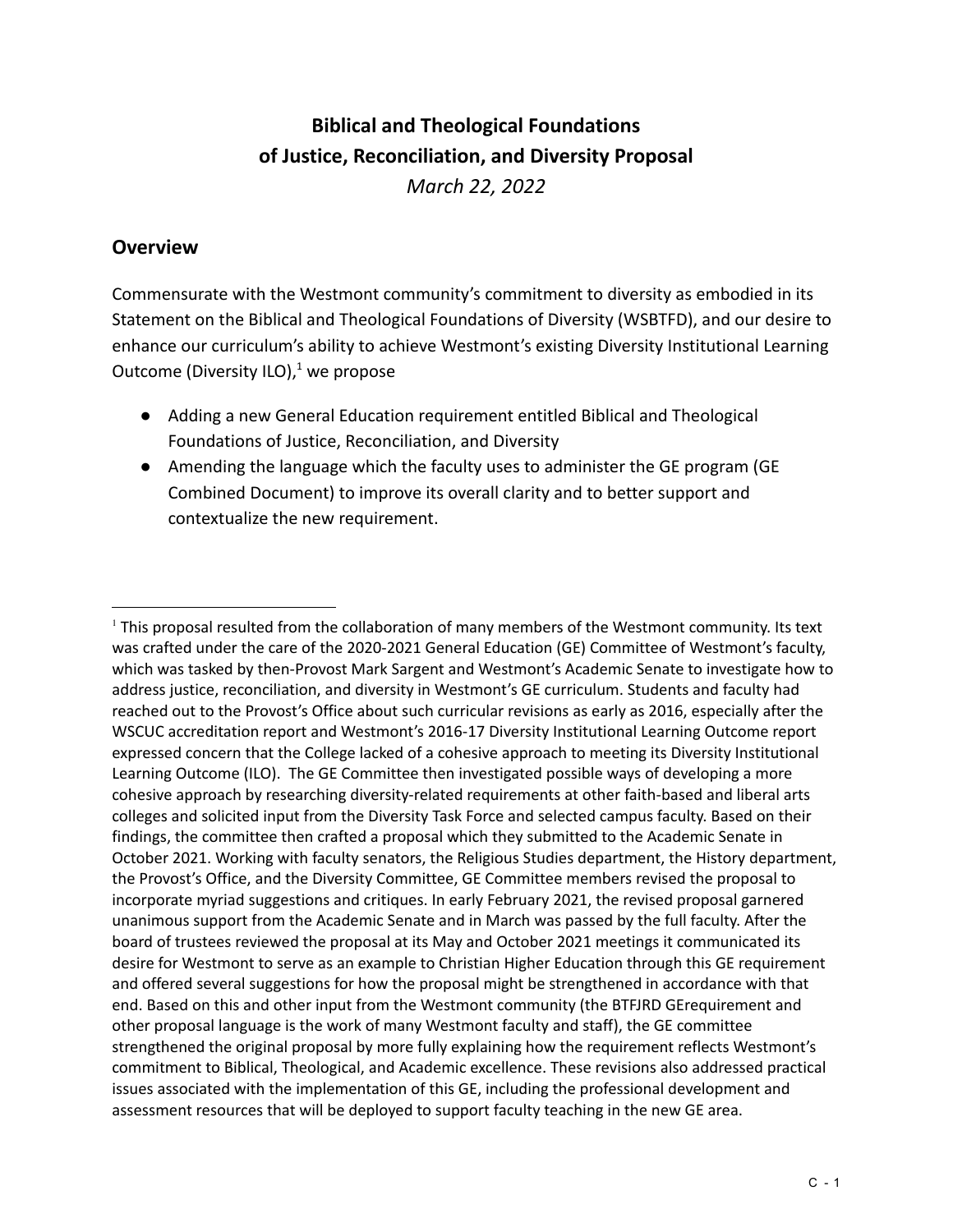#### **Scope**

The Justice, Reconciliation, and Diversity GE proposal includes six parts:

**Part 1:** Adds a *Biblical and Theological Foundations for Justice, Reconciliation, and Diversity* requirement that seeks to equip students to engage with and serve a fallen world, specifically by asking students to consider present and historical challenges attendant to the welfare of all image-bearers, with a particular focus on race and other aspects of diversity in the United States.

**Formal Motion 1: To approve a new General Education requirement,** *Biblical and Theological Foundations of Justice, Reconciliation, and Diversity***, to be located alongside our emphasis on writing, speaking, languages and service.**

**Part 2:** Updates the Common Skills category to be Common Skills and Emphases and to *include engagement with Biblical and Theological Foundations of Justice, Reconciliation, and Diversity*

# **Formal Motion 2: To change the** *Common Skills* **category to** *Common Skills and Emphases* **and to note that the category includes engagement with Biblical and Theological Foundations of Justice, Reconciliation, and Diversity.**

**Part 3:** Updates elements of the General Education framing language to better emphasize the importance of moral formation and responsibility in our liberal arts GE program and to frame conversations related to diversity.

#### **Formal Motion 3: To approve updates to General Education language in the GE combined document in the following sections:** *The Purpose of General Education at Westmont* **and** *An Introduction to General Education at Westmont***.**

**Part 4:** Updates elements of the Biblical and Theological Canons GE language to better support the role of these courses in laying a foundation for and framing other GE conversations, including those related to justice, reconciliation, and diversity.

#### **Formal Motion 4: To approve updates to the Biblical and Theological Canons GE language in the GE combined document in the following sections:** *Biblical and Theological Canons***.**

**Part 5.** To update the World History in Christian Perspective framing language and certification criteria in the GE combined document to clarify the interconnectedness of local and global contexts and help students understand how historical trajectories help shape contemporary situations.

**Formal Motion 5: To approve updates to the World History in Christian Perspective GE language in the GE combined document in the following sections:** *World History in Christian Perspective***.**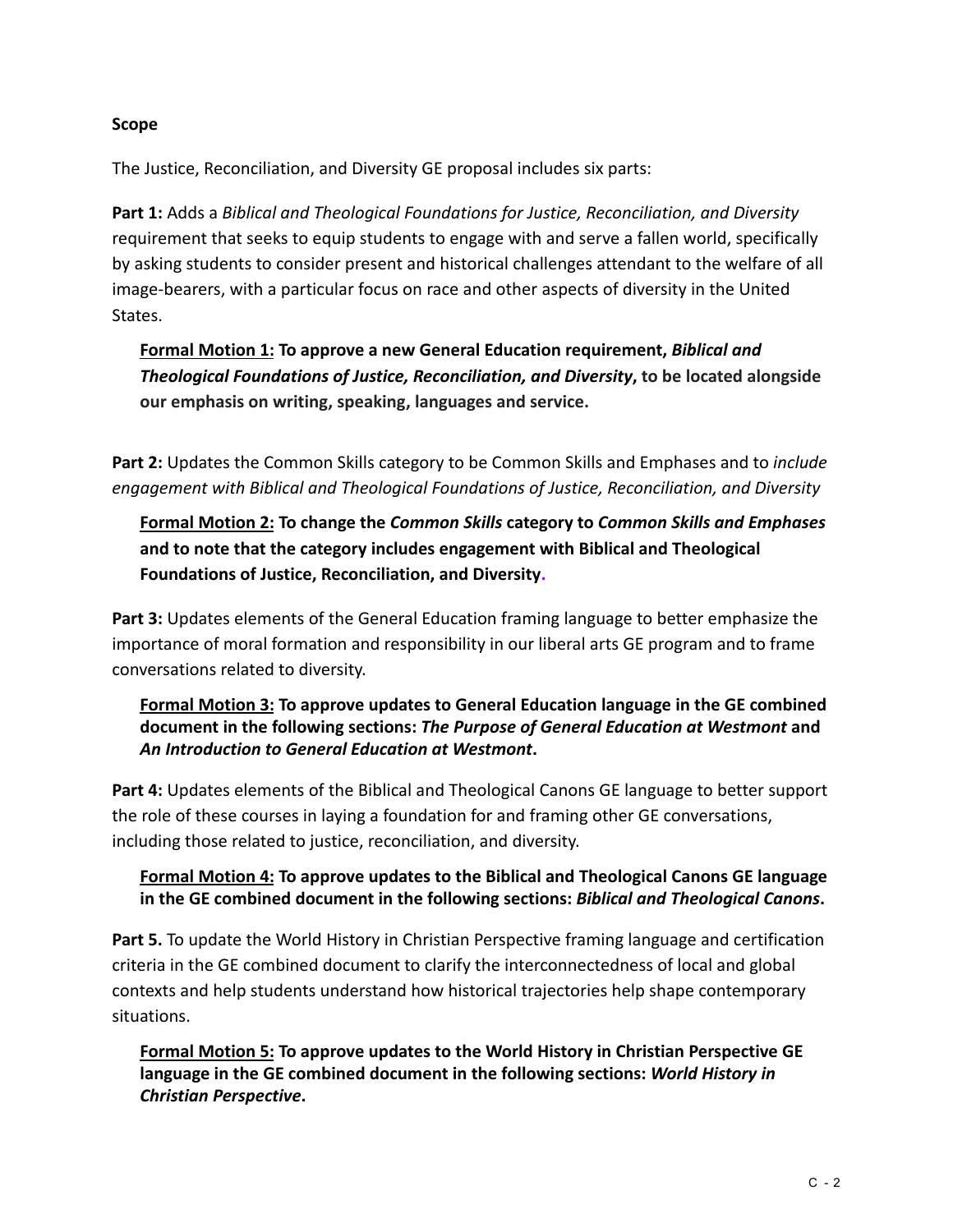Part 6. To update the GE Combined Document Language to clarify that, in order for GE courses to be certified as meeting the requirements for a given GE area, they should seek to meet the GE Student Learning Outcomes for that area.

**Formal Motion 6: To approve the updated language in the GE combined document that clarifies GE courses should seek to meet the GE Student Learning Outcomes for the appropriate GE area.**

### **Description of the proposed changes:**

The proposed changes for each area are given as tracked changes in the draft GE Combined Document attached to the proposal. In particular,

- The changes for *Part 1: Addition of a Biblical and Theological Foundations for Justice, Reconciliation, and Diversity requirement* is given on pages B-17 to B-21.
- The changes for *Part 2: Updated Common Skills language* is given on page B-14.
- The changes for *Part 3: Updated General Education framing language* is given on pages B-1 and B-2.
- The changes for *Part 4: Updated Biblical and Theological Canons framing language* is given on pages B-4 and B-5.
- The changes for *Part 5: Update to World History in Christian Perspective GE certification criteria* are given on page B-7.
- The changes for *Part 6. Clarification that GE courses should seek to meet GE Student Learning Outcomes* are given in the certification criteria language for each GE area in the document (the first example is on page B-5).

# **Rationale for the proposed changes:**

This section describes the reasons we as a faculty think the proposed changes will strengthen our GE program. While our arguments in this section echo elements of the proposed GE combined document language, the text in this section, as with that in the rest of this proposal rationale document, will not be incorporated into the GE combined document language used to describe and administer Westmont's GE program.

This proposal envisions changes to the framing and content of several aspects of Westmont's General Education or GE curriculum. The General Education curriculum does not constitute the whole of a Westmont education and is intended to function alongside major program curricula,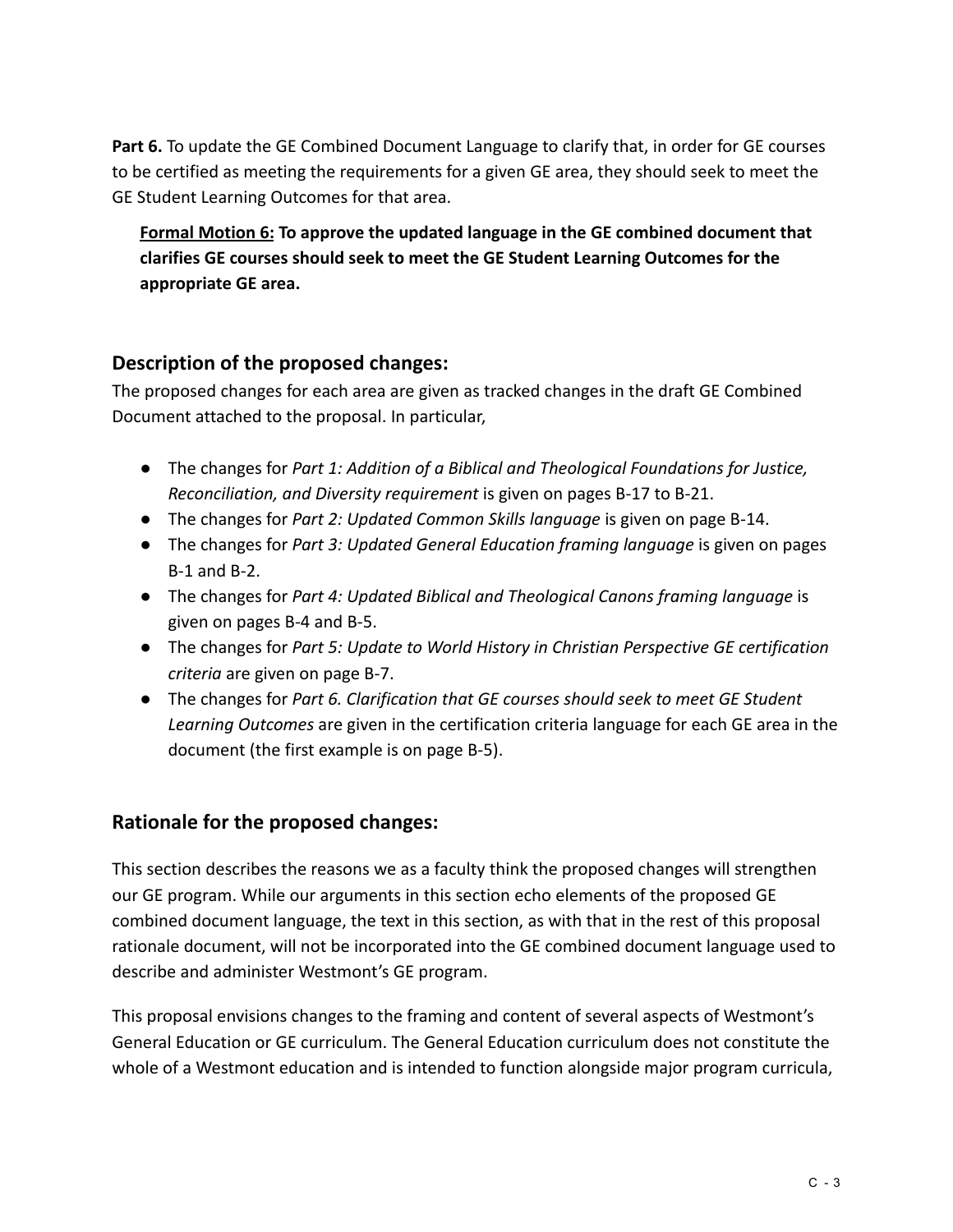elective courses, chapel program, extracurricular experiences, and residential community life to make a Westmont education robust and distinctly Christian.

The major aim of this proposal is to support the Westmont community's commitment to the investigation and embodiment of diversity under the aegis of a biblical vision of God's loving sovereignty. Specifically, it seeks to add a new General Education requirement called *Biblical and Theological Foundations of Justice, Reconciliation, and Diversity* (BTFJRD). This new requirement is envisioned as the primary curricular locus of Westmont's efforts to meet its Diversity Institutional Learning Outcome (ILO), which currently reads:

Westmont graduates will effectively analyze topics and human experiences using categories such as race, ethnicity, gender, sexuality, socio-economic status, and disability with respect to a biblical vision of human flourishing.

The other changes in this proposal are secondary and aimed at either adjusting framing language to support the BTFJRD requirement, or to clarify existing commitments that are unclear in the current GE combined document.

The changes requested by this proposal are to be made in Westmont's GE Combined Document. The GE combined document describes our GE program. The description of each GE category in that document typically begins with framing language outlining our vision for courses in that GE area. This is followed by an interpretive statement clarifying implications of that vision for course content, pedagogy, and other practical matters. The interpretive statement is not meant to exhaustively address all practical matters relating to each GE area. Rather it functions alongside other commitments, such as those in Westmont's Statement of Faith, Community Life Statement, and other documents. After the interpretive statement, the criteria courses must meet to be certified for a given GE are listed, along with a Student Learning Outcome the course must credibly seek to achieve. Together, these elements of the GE combined document language serve to guide the faculty as they develop, approve, teach, and assess GE courses.

The changes requested to the GE are given in six parts, each with its own motion. Of the six parts, the proposed BTFJRD requirement proper is given as part 1. The remaining five are intended to either support the new requirement, update the existing GE language to reflect current commitments, or rectify weaknesses in the existing GE language that were discovered in the course of preparing the other parts of the proposal. Specifically, parts 2 through 5 represent framing language changes intended to better foreground the new BTFJRD requirement. In contrast, part 6 seeks to clear up an ambiguity in the existing GE combined document, specifically by clarifying that the criteria for certifying GE courses include that those courses must seek to achieve the appropriate GE Student Learning Outcome.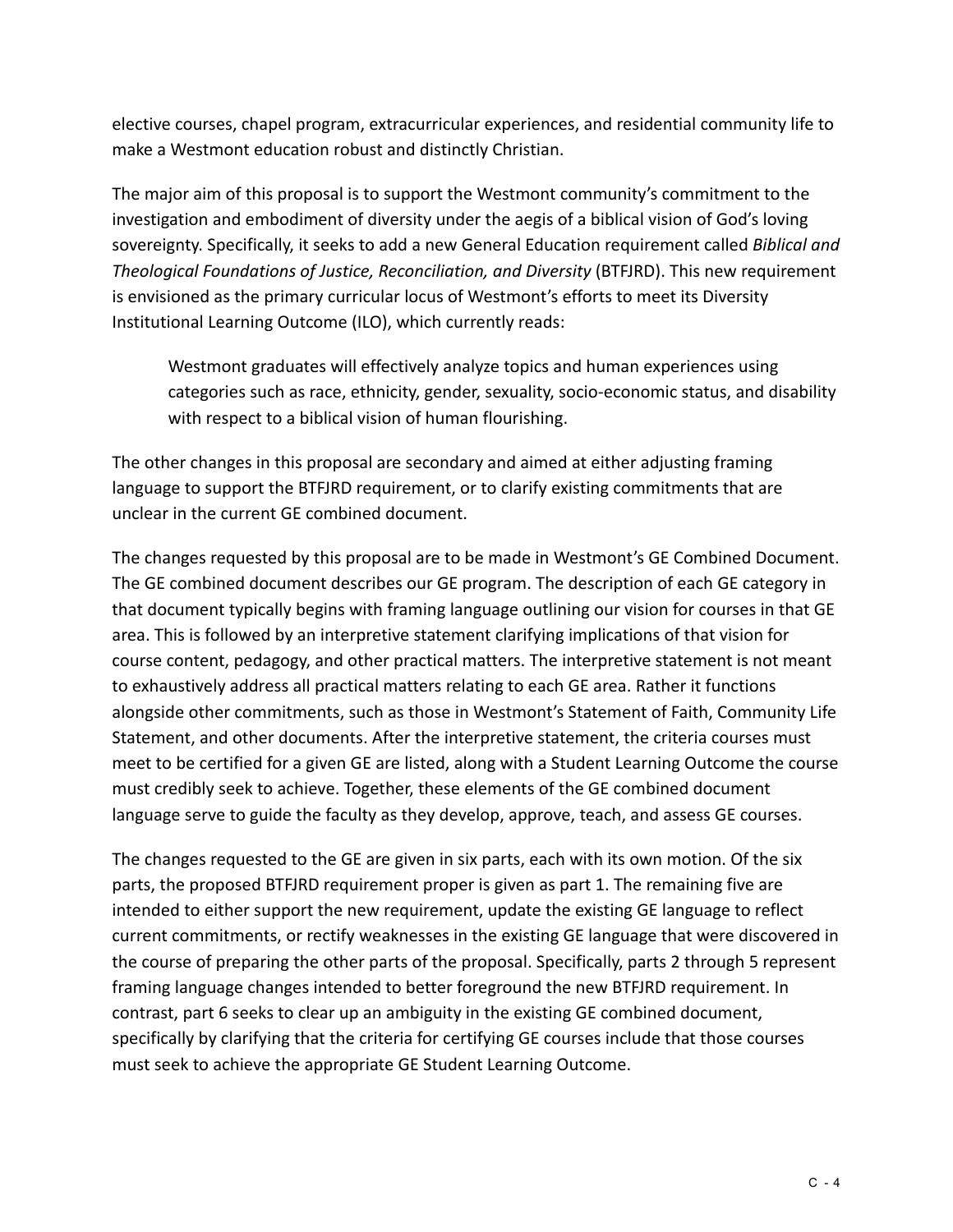Our rationale for each requested change is outlined below.

### *Part 1: Addition of a Biblical and Theological Foundations for Justice, Reconciliation, and Diversity (BTFJRD) requirement*

This requirement comprises the central part of this proposal and seeks to remedy Westmont's lack of a cohesive curricular approach to achieving its existing Diversity Institutional Learning Outcome. This shortcoming was noted by Westmont's accrediting body, WSCUC, in its 2016 report. Thus, one of the primary goals of the requirement is to enable Westmont to deliver on the promises in its institutional learning outcomes and remain accredited in good standing.

The faculty does not just propose the new requirement as a means to meet the demands of accreditation. As articulated in the framing language of the proposed requirement itself, it reflects Westmont's commitment to Christ as preeminent over all things. Issues of justice, reconciliation, and diversity are important for understanding the human condition and living out the gospel. Moreover, to prepare faithful leaders, there is a pressing need for the College to provide students with the skills and sensitivities to engage these issues from biblical frameworks.

Specifically, this proposal addresses a gap in our General Education curriculum in helping our graduates realize a biblical vision of human flourishing for all people. It recognizes that, in order to do such analysis effectively, students need robust biblical and theological visions of human personhood, calling, and purpose. While our existing Biblical and Theological Canons courses will continue to be the primary means of accomplishing this goal, students must be able to analyze present and historical social realities in relation to a biblical vision of human flourishing and the gospel if they are to think, lead, serve, and enact reconciliation in the academy, church, and other spheres of life. Westmont Faculty, alumni, and administrators have identified a greater need for courses which work towards this goal.

The institution of diversity-related requirements at other liberal arts colleges indicate that a variety of secular and religious institutions recognize the need for graduates who are equipped to grapple with a diverse and complex world. Thus this requirement addresses needs recognized both within the Westmont community and the wider world. Moreover, it does so by equipping students to see diversity in its deepest possible context and promote a biblical vision of human flourishing for all people.

Commensurate with these aims, this requirement

● Seeks to provide students with biblical and theological understandings of justice, reconciliation, and diversity robust enough to be applied to those social and historical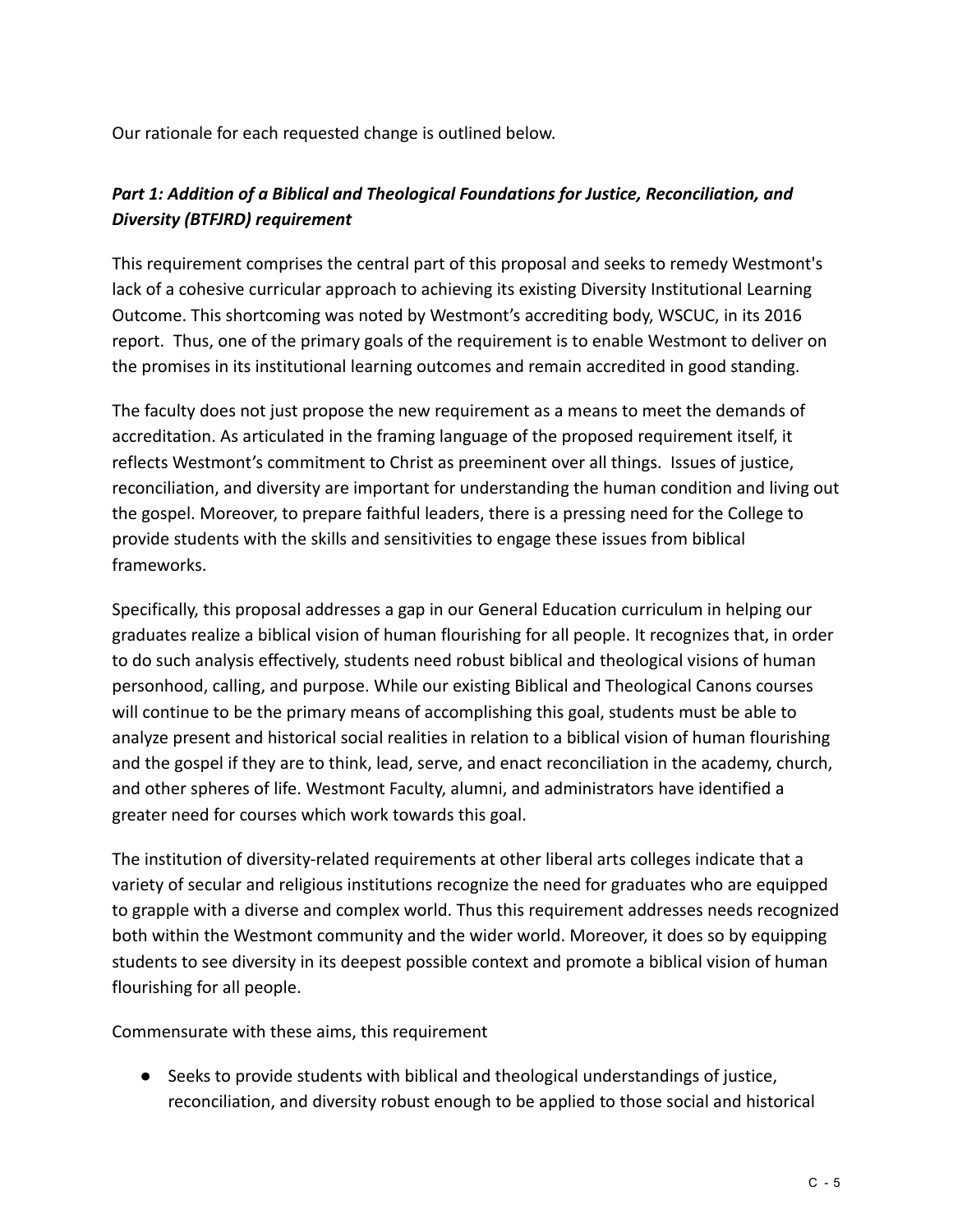frameworks in the United States and the world which reflect sinful social and relational exploitation

● Equips students with practical tools to promote justice and reconciliation in ways that reflect God's plan for humanity

Given the complexity of this task, the new requirement was designed as a separate requirement with its own certification criteria and GE Student Learning Outcome rather than as an addition to an existing GE category. Nevertheless, to balance out the need for a separate requirement with the overall course load burden of a Westmont degree, the BTFJRD GE requirement has been designed as an "overlay" requirement. Overlay requirements are GE requirements that can be completed on their own but are more commonly met as part of another GE or major course. For instance, a student might meet this requirement by enrolling in PHI-137 (Justice and Public Policy), which already satisfies the Understanding Society and Thinking Globally GE requirements. In this way it would operate similarly to the existing *Writing and Speech Intensive* and *Quantitative and Analytical Reasoning* GE requirements.

Additional issues related to the cost of this requirement and how it will be implemented are addressed in the implementation section of this proposal.

### *Part 2: Updated Common Skills language*

The framing language for the Common Skills category was updated to include the proposed BTFJRD General Education requirement proposed under part 1.

# *Part 3: Updated General Education framing language*

The proposed changes are consistent with the original spirit of the GE combined document and are proposed as a way of clarifying existing understandings about the GE program's role in equipping students to grapple with a world that is not just complex and diverse but also fallen. They also clarify that we expect students to recognize themselves as responsible members of the communities of which they are a part.

# *Part 4: Updated Biblical and Theological Canons framing language*

The language in the Biblical and Theological Canons GE category was expanded to better clarify that one aim of the Old Testament, New Testament, and Christian Doctrine courses is to lay a foundation for further exploration of what it means to live out the gospel in the world. Although the list of topics for which these courses lay a foundation is intended to be illustrative rather than exhaustive, diversity is included to emphasize that any exploration of diversity in Westmont's curriculum should be foregrounded by the biblical and theological literacy these courses provide.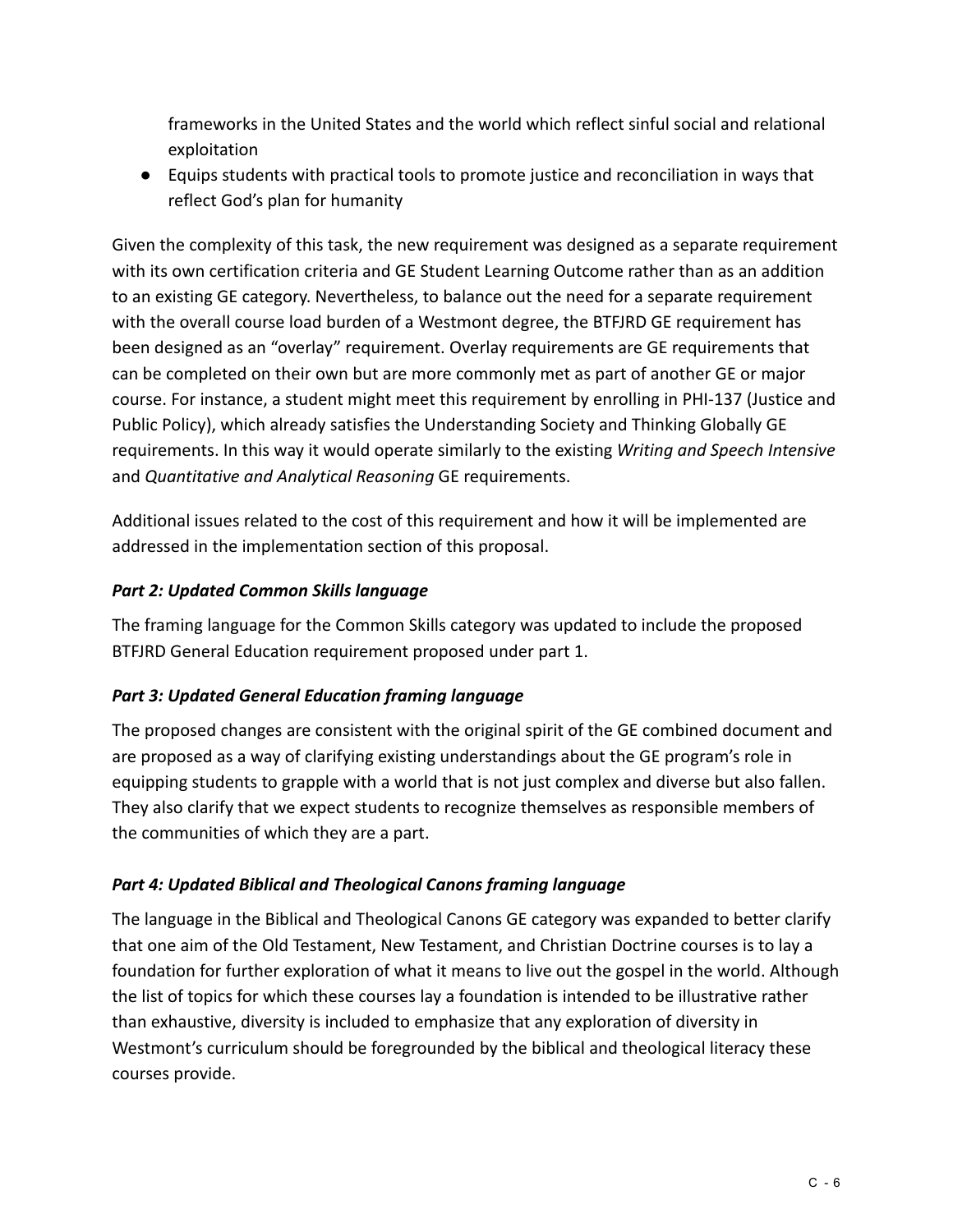The specific wording of this part of the proposal was developed in conjunction with the Religious Studies department.

#### *Part 5: Update to World History in Christian Perspective GE certification criteria.*

These changes seek:

- to clarify the interconnectedness of local and global contexts in the category framing language
- to add a certification criteria asking this course to help students understand how historical trajectories help shape contemporary issues relating to race, ethnicity, and justice in the United States.

We hope that these changes will help students appreciate the interconnectedness of local and global developments and the ongoing implications of historical trajectories.

The specific wording of this part of the proposal was supplied by the History department.

#### *Part 6. Clarification that GE courses should seek to meet GE Student Learning Outcomes*

These changes seek to clarify that GE courses need to meet GE Student Learning Outcomes appropriate to their GE area. This is an existing requirement specified in the GE approval application form for new courses. However, it is currently ambiguous in the GE combined document that defines our General Education program. We would like to remove this source of ambiguity so that our GE combined document more clearly communicates how our GE program is overseen.

### **Implementation**

#### *Budgetary Impacts:*

The Biblical and Theological Foundations of Justice, Reconciliation, and Diversity GE requirement will draw primarily on existing courses that

- (a) have few or no prerequisites<sup>2</sup>
- (b) satisfy at least one other GE and/or major requirement
- (c) show evidence they can be developed to meet the proposed certification criteria

Since Westmont's General Education Committee has identified over twenty such existing courses, there are no new hires required and no entirely new courses will need to be instituted to meet this requirement. Of course, we welcome faculty to develop new courses that satisfy the requirements for this GE area so that we have even more robust offerings in the future. To

<sup>&</sup>lt;sup>2</sup> Some disciplines plan to offer one or more upper division courses that satisfy this requirement.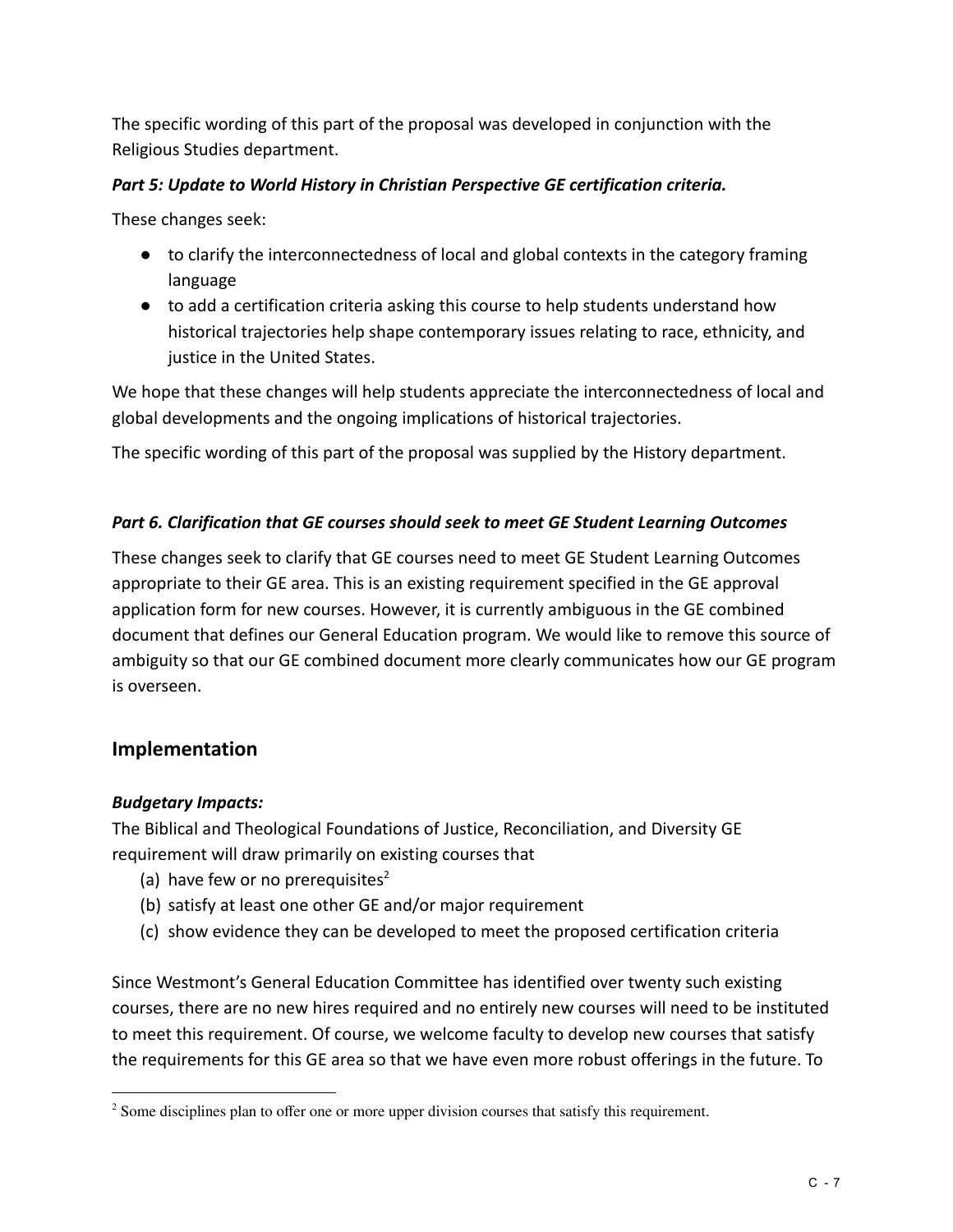this end, financial support should be given to provide stipends for faculty who wish to develop new courses (see the budget proposal in Appendix A). In addition, as described in the implementation section of this proposal, some cost may be incurred in providing the initial and ongoing faculty development and GE evaluation support needed for us to implement this requirement well.

#### *Student Scheduling Impacts:*

Since the courses envisioned for this requirement already satisfy at least one additional GE and/or major requirement, this GE will not add to the units required for a student to graduate from Westmont. Depending on the course offerings in each semester, it is possible that only a few courses will be offered which fit into a student's schedule. Since this requirement can be met by prerequisite-free courses, even if this occurs it is unlikely to pose a significant setback for students. The GE Committee can work with department chairs in high-unit requirement majors to ensure that their students are not negatively affected.

#### *Implementation:*

The Biblical and Theological Foundations of Justice, Reconciliation, and Diversity GE will help Westmont fulfill its commitment to making Christ preeminent in all things. While it will build off a solid base of faculty expertise and curricular offerings, it asks faculty to demonstrate considerable expertise in the handling of complex social and theological concepts and traditions as well as in helping students to model Christlike honesty and grace as they dialogue about topics that have been at times polarizing in our current culture. Thus we anticipate that the successful implementation of this GE would benefit from the following faculty and curriculum development resources:

- Workshops at which faculty share resources and discuss how to best advance the vision outlined in Westmont's "Biblical and Theological Foundations of Diversity" statement through the course characteristics outlined in the BTF JRD GE certification criteria.
- Workshops at which faculty work together to develop a set of shared resources that can be used to enrich faculty with biblical and theological perspectives on justice, reconciliation, and diversity and an understanding of social norms, systemic practices, and historic patterns of belonging and marginalization, including those which shape conversations about race and racism in the United States. These materials would then be made available to faculty who are interested in teaching BTFJRD GE courses.
- Workshops at which the faculty teaching in this area develop an assessment plan that could be used to rapidly improve BTFJRD courses. This assessment plan will include outcome-based assessment (*i.e.,* an assessment of how well courses in the new category are accomplishing the BTFJRD GE learning outcome and functioning according to the certification criteria) and attitudinal assessment (*i.e.* how students are experiencing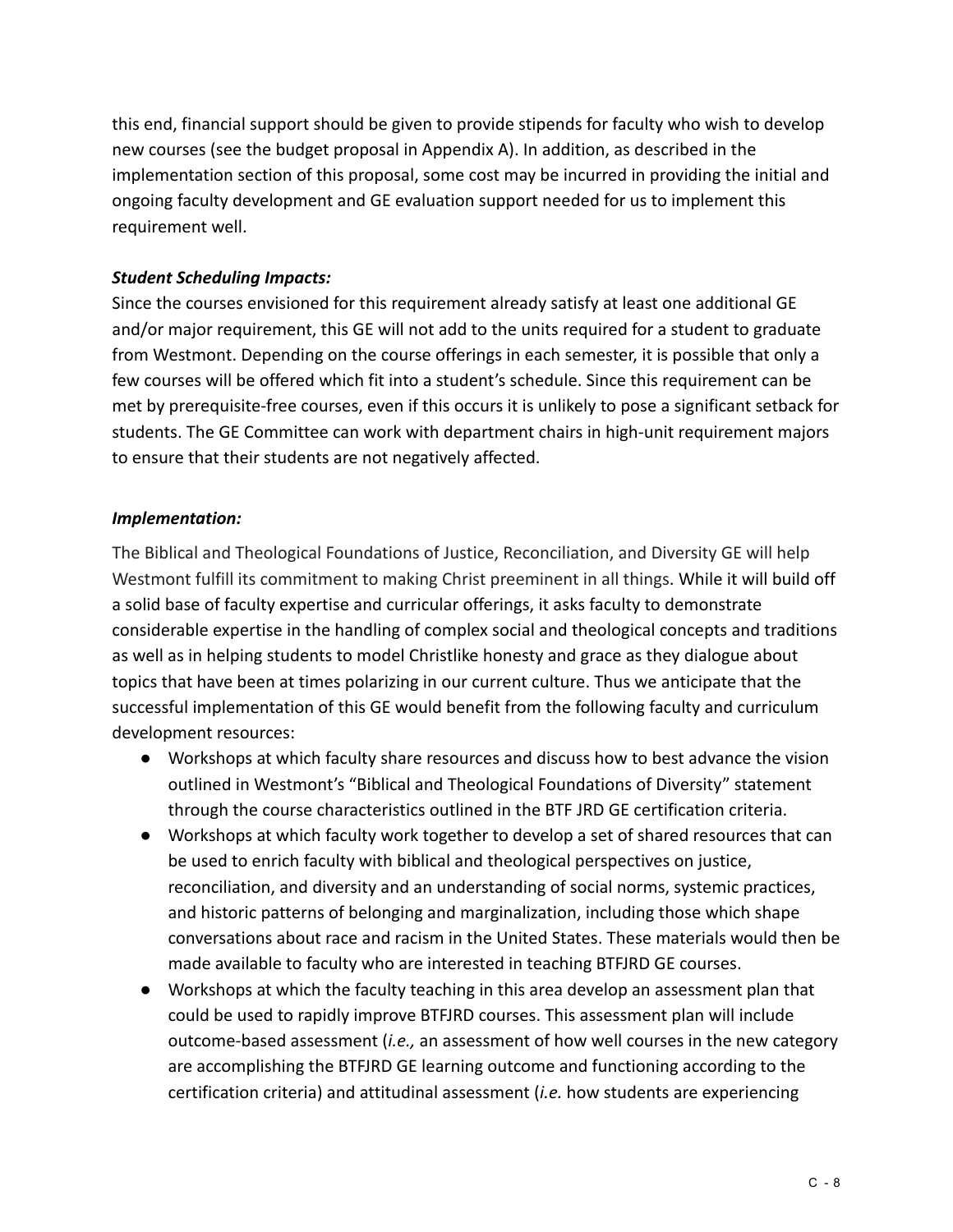BTFJRD courses). It will occur at the course-level every semester and yearly at the whole GE-category level over the first six years of the new GE.

- Resources to conduct the assessment envisioned above and hold one "closing the loop" faculty development discussion or similar activity each semester.
- Resources for a more extensive faculty development and assessment workshop to be held at the end of the first, third, and sixth year during which we implement the BTFJRD GE. The aim of these workshops will be to collectively share any lessons learned, refine our understanding of the appropriate scope and aims of this GE category, enrich the shared set of faculty development resources, and plan for the dissemination of the assessment findings. As needed, these workshops will generate additional proposals for amendments to the BTFJRD GE and other GE language.
- In keeping with our desire for this GE requirement, we note that the impact of this GE could be multiplied if some of the faculty involved in implementing the BTFJRD GE wrote up our findings for publication and presented them at venues like the annual AACE Diversity Conference, the WASC Academic Forum, and the CCCU International Forum. Resources for these undertakings would be allocated through various budget lines within the Provost's Office.

# **Appendix: Courses determined to be likely candidates for meeting the new BTFJRD GE requirement.**

BIO-197. Biology and Faith COM-135 Studies in Public Discourse EB-102. Intermediate Microeconomics ENG-002JRD. Composition: Rhetoric of Civil Rights--WLA ENG-006JRD. Studies in Literature: US Ethnic Lit.--RIL, WSI ENG-060JRD. Writers in Conversation: [Rotation of minority American lit. topics]--RIL, WSI ENG-060JRD. Writers in Conversation: Race in American Lit --RIL, WSI ENG-060JRD. Writers in Conversation: American Immigrant Lit.--RIL, WSI ENG-134. Race and Ethnicity in American Lit--WSI ENG-143JRD. Topics in Writing: Intersectional Autobiographies--WSI ENT-010. Introduction to Ethnic Studies--US HIS-177. Transnational America--TG, TH HIS-178. California Experience--US IS-144. Sociology of Immigration and Urban Poverty (WSF)--US KNS-140/AN-140. Food Systems--TG, SS KNS-181. Special Populations--SS PHI-137. Justice and Public Policy--US, TG POL-113. Race and Politics--proposed US PSY-132. Cultural Psychology--proposed TG